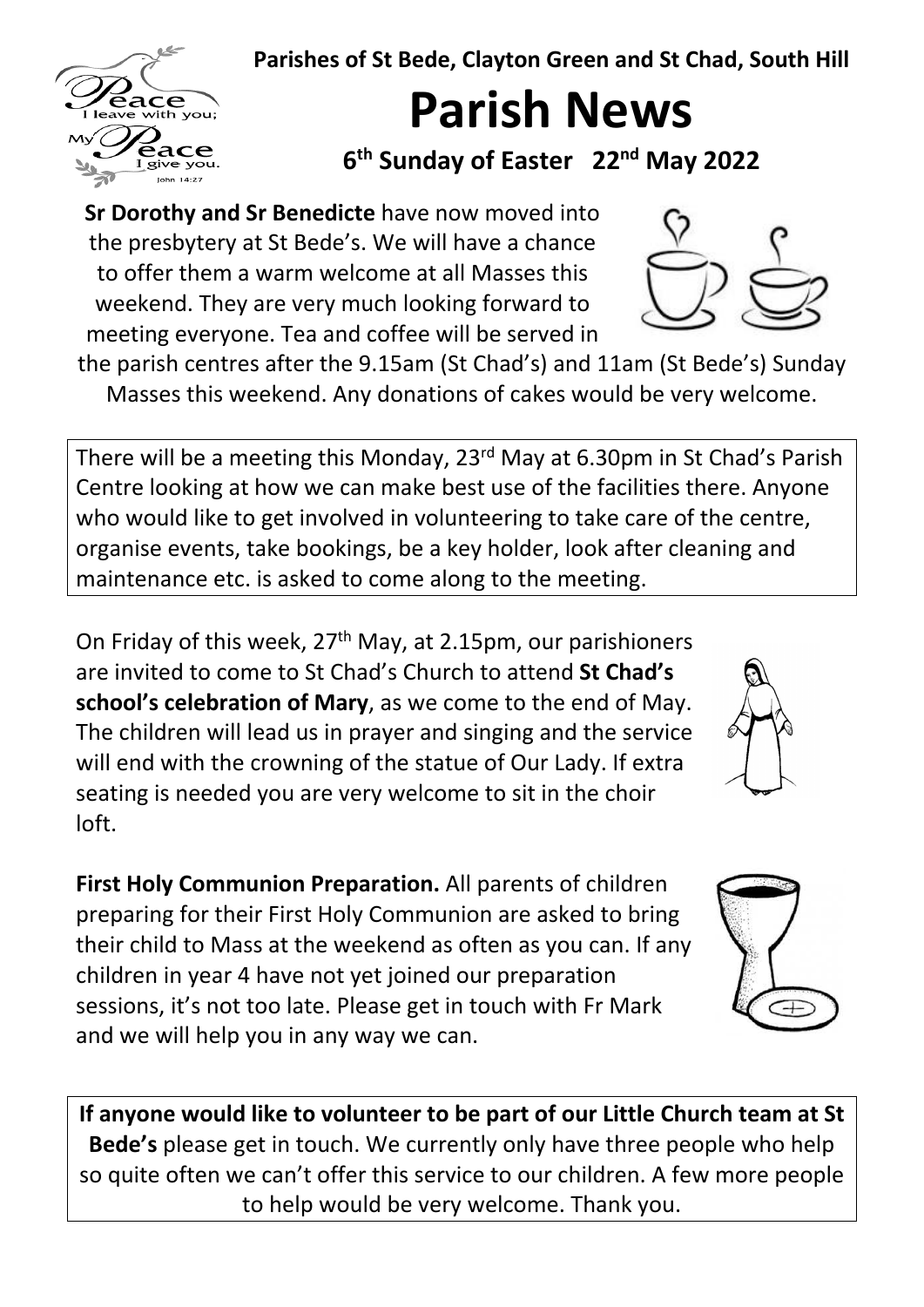**We are hoping to start "Little Church" again at St Chad's.** If you would like to help our children learn more about their faith, please get in touch. You will work as part of a team and will only have to help once a month. Volunteers need to have a parish DBS check so please talk to Hilary at the back of church after the 9.15am Mass to begin your application. Thank you.



**The flag at St Chad's.** If any parishioner would like to look after our flag on important national dates and religious feast days, would they  $\blacksquare$  please talk to Fr Mark. They need to know how to raise the flag (the correct way up) and to remember to take it down again. It has been suggested that the flag be raised for the royal jubilee weekend.

*We hope that our parishes will be able to support an all-Chorley parishes Alpha and linked RCIA course initiative, starting in September this year. The Alpha Course is an introduction to Christianity designed for people who do not go to church but perhaps are searching for answers to life's big questions. It is also suitable for those who have stopped practising their faith but might want to give it another try. The Rite of Christian Initiation of Adults (RCIA) is for those who wish to take their interest further and, perhaps, become Catholics. Each Parish is asked to nominate one or two parishioners to join the Alpha team. The plan would be that they would accompany any current or prospective members of their Parish through both the Alpha and RCIA process. Training and support will be provided, and to be successful you don't need to have any qualifications, just a love of your own faith and an ability to make guests feel welcomed and respected, and a willingness to work in a team! Follow this link for an explanation of how Alpha works,<https://player.vimeo.com/video/214170130> There will be an evening to introduce Alpha to anyone who is interested in offering to help at St Gregory's on 30the June 7-9pm. Please let Fr Mark know if you are interested or need more information or email Paul on [cnocl@hotmail.com.](mailto:cnocl@hotmail.com) Thank you.* 

**Brownedge Christians Together Foodbank:** The volunteers and recipients thank you for all your support, for your food donations and monetary contributions. Your efforts help us to support 51 households every week. Due to an increase in demand, we are now looking to recruit more volunteers. If you have an hour to spare and would like to join our team, we are in need of bag packers, drivers and some secretarial support. Thank you. Tel: 07762905978 or Email: [foodbankbct@gmail.com](mailto:foodbankbct@gmail.com) 

**Food left at the back of St Chad's goes to support Chorley Help the Homeless. Food left at the back of St Bede's goes to Brownedge Foodbank.**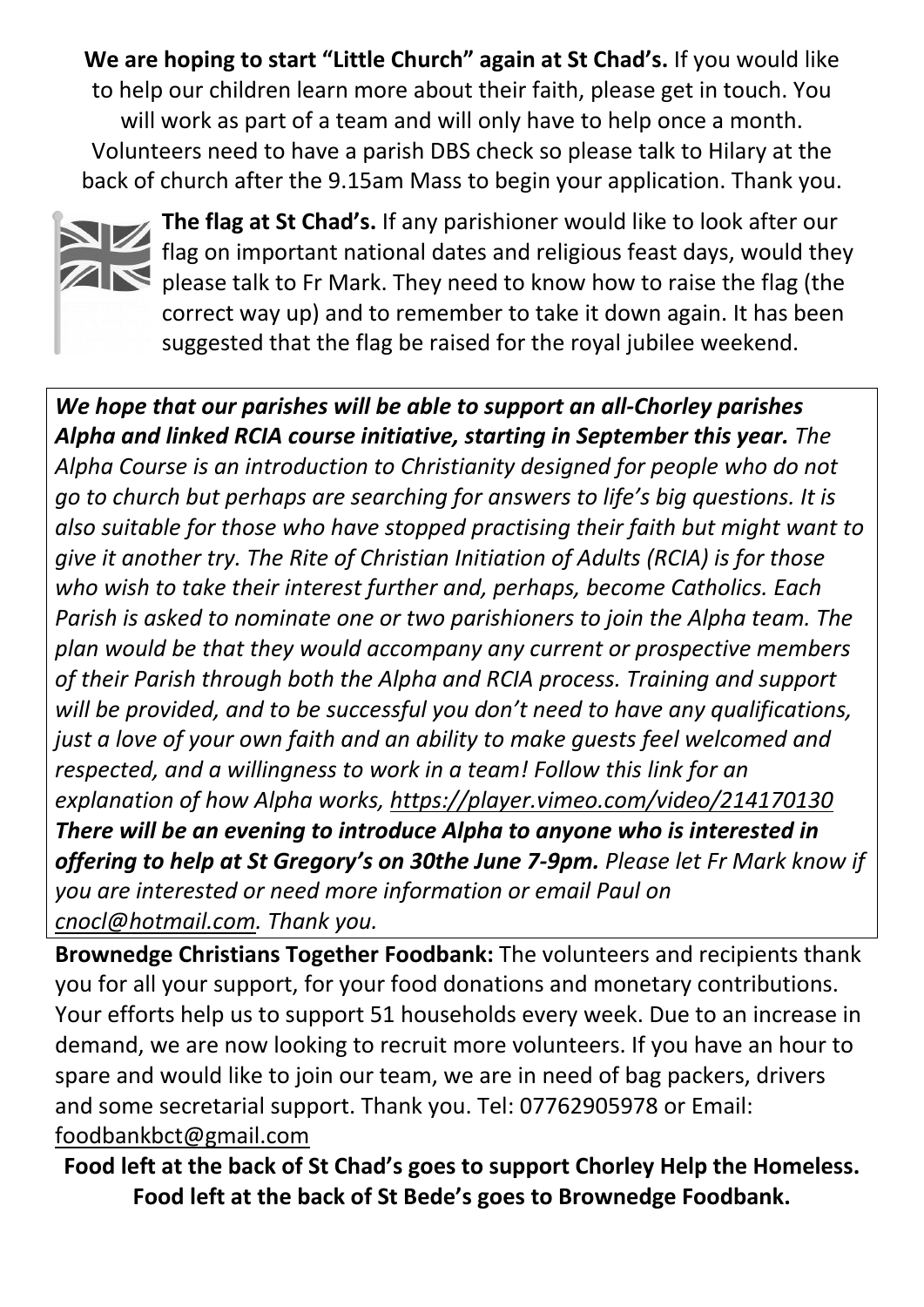We are hoping to put a rota together for Special Ministers of Holy Communion at St Bede's for the weekend Masses. If you have been commissioned as a Special Minister and would like to go on the rota, please let Fr Mark know. Thank you.

**If any of our Special Ministers of Holy Communion** are able to take Holy Communion to one of the Nursing homes in St Bede's parish, please let us know. We need a few more people to volunteer. Thank you.

**Holy Communion at Home.** If any of our parishioners are not able to attend Mass, please let us know. It may be possible to arrange for you to receive Holy Communion at home each week. Please ring Fr Mark on 01257 460154 if you would like to request Holy Communion at home.

**Gluten Free Hosts** are available at any Mass. Please let the priest know before Mass if you require a gluten free host so we can make sure enough are available.

The next gathering for LGBTQ+ Catholics will be at All Saints, Anfield L4 1QC on Sunday 3rd July 2022 beginning with Mass at 2:00pm. For more information please contact Fr Stephen on 0151 287 8787 or email [frsmaloney@aol.com](mailto:frsmaloney@aol.com)



**The Sacrament of Reconciliation** is always available in our parishes. We aren't able to use the confessionals in church yet but please let Fr Mark know and we can arrange to meet at either church for you to make your confession if you wish.

**Sacrament of Confirmation:** Bishop Tom Neylon will be in Chorley on 6<sup>th</sup> and 7<sup>th</sup> July to celebrate the sacrament of Confirmation for young people in Year 8 and above. Any young people who have not yet signed up to be confirmed are asked to contact Fr Mark as there is still time for you to complete the preparation needed.



It would be great to have a few more altar servers at our weekend Masses. It is a great way to learn more about our faith and help our parish. Any children in Year 4 or older who would like to get involved are asked to speak to Fr Mark. Thank you.